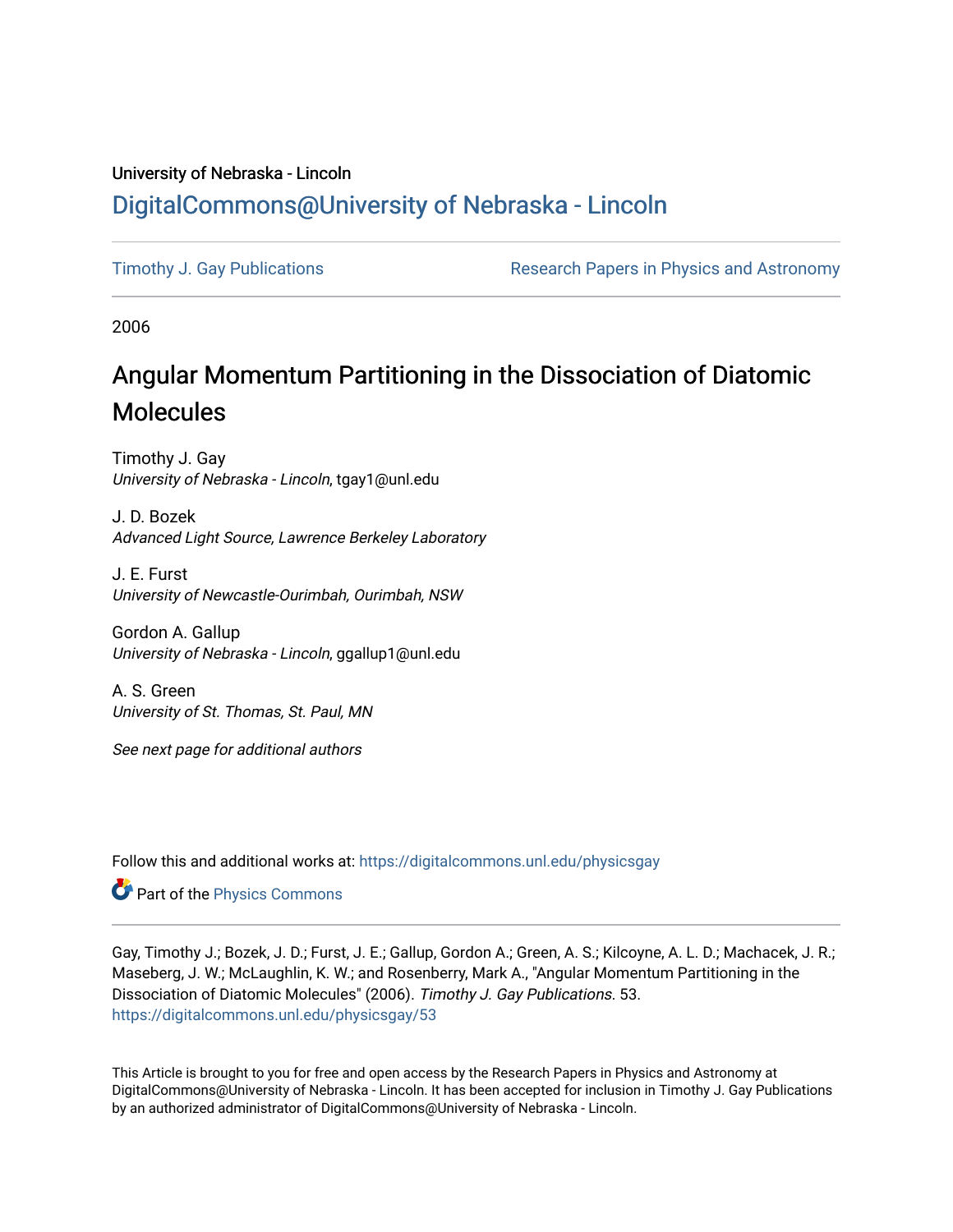### Authors

Timothy J. Gay, J. D. Bozek, J. E. Furst, Gordon A. Gallup, A. S. Green, A. L. D. Kilcoyne, J. R. Machacek, J. W. Maseberg, K. W. McLaughlin, and Mark A. Rosenberry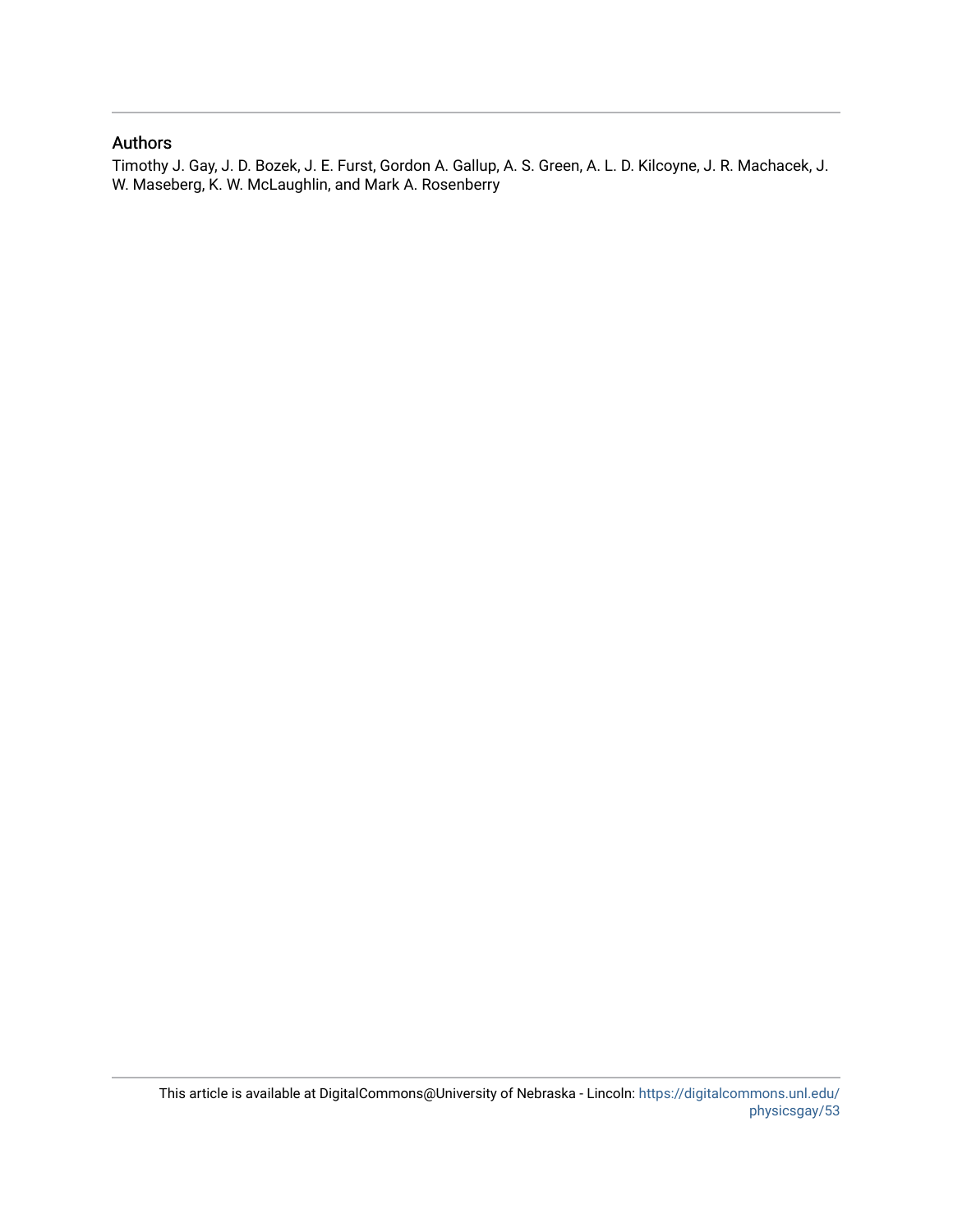## **Angular Momentum Partitioning in the Dissociation of Diatomic Molecules**

T.J.Gay\*, J.D.Bozek<sup>†</sup>, J.E.Furst<sup>‡</sup>, G.A.Gallup\*, A.S.Green\*<sup>+</sup>, A.L.D.Kilcoyne<sup>†</sup>, J.R.Machacek\*, J.W.Maseberg\*, K.W.McLaughlin<sup>#</sup>, and M.A.Rosenberry\*\$

*\*Behlen Laboratory of Physics, University of Nebraska, Lincoln, NE 68588-0111 USA † Advanced Light Source, Lawrence Berkeley Laboratory, Berkeley, CA 94720, USA ‡ University of Newcastle-Ourimbah, Ourimbah, NSW 2258, Australia + University of St. Thomas, 2115 Summit Ave., St. Paul, MN 55105-1080 USA # Loras College, Department of Physics and Engineering, Dubuque, IA 52001 USA \$ Siena College, Department of Physics, Loudonville, NY 12211 USA* 

**Abstract.** We discuss recent experiments that study the transfer of angular momentum from a projectile to the residual target in collisions between the simple diatomic molecules H<sub>2</sub> and N<sub>2</sub> and spin-polarized electrons or circularly-polarized photons. We observe the fluorescence of both the atomic fragments and excited molecular states, and measure the circular polarization fraction of this light,  $P_3$ . The incident electron energies range from 10 to 100 eV; the incident photon energies from 33 to 38 eV.

**Keywords:** angular momentum; spin polarization; circular polarization; molecular dissociation **PACS:** 33.15.Vb; 33.80.Gj; 34.30.+h; 34.80.Ht; 34.80.Nz

#### **INTRODUCTION**

An important problem in atomic collisions is the distribution, or partitioning, of angular momentum in an excited or ionized atomic target produced by photon or electron bombardment [1]. A complete picture of the angular momentum dynamics must include the ionized or scattered electrons as well [2]. An interesting extension of this problem involves molecular targets, which have the additional complication of rotational angular momentum. One experimental approach to the general problem of angular momentum dynamics in such collisions is to use incident photon or electron beams that are spin polarized, and to detect the polarization of the fluorescence emitted by the target or its fragments following the collision. The advent of thirdgeneration light sources and GaAs polarized electron sources has made such experiments much easier. Earlier experiments had used unpolarized electrons and detected the polarization (both circular and linear) of emitted light in coincidence with the scattered electron [3,4], or used linearly-polarized incident light and detected linear polarization of the subsequent molecular or atomic fluorescence[5-7]. We report here the results of several recent experiments done by our group and others which have begun to elucidate how angular momentum, inserted into the collision complex by the use of either polarized electrons or photons, is distributed in a collision with a simple

CP811 *Ionization, Correlation, and Polarization in Atomic Collisions,* edited by A. Lahmam-Bennani and B. Lohmann © 2006 American Institute of Physics 0-7354-0303-1/06/\$23.00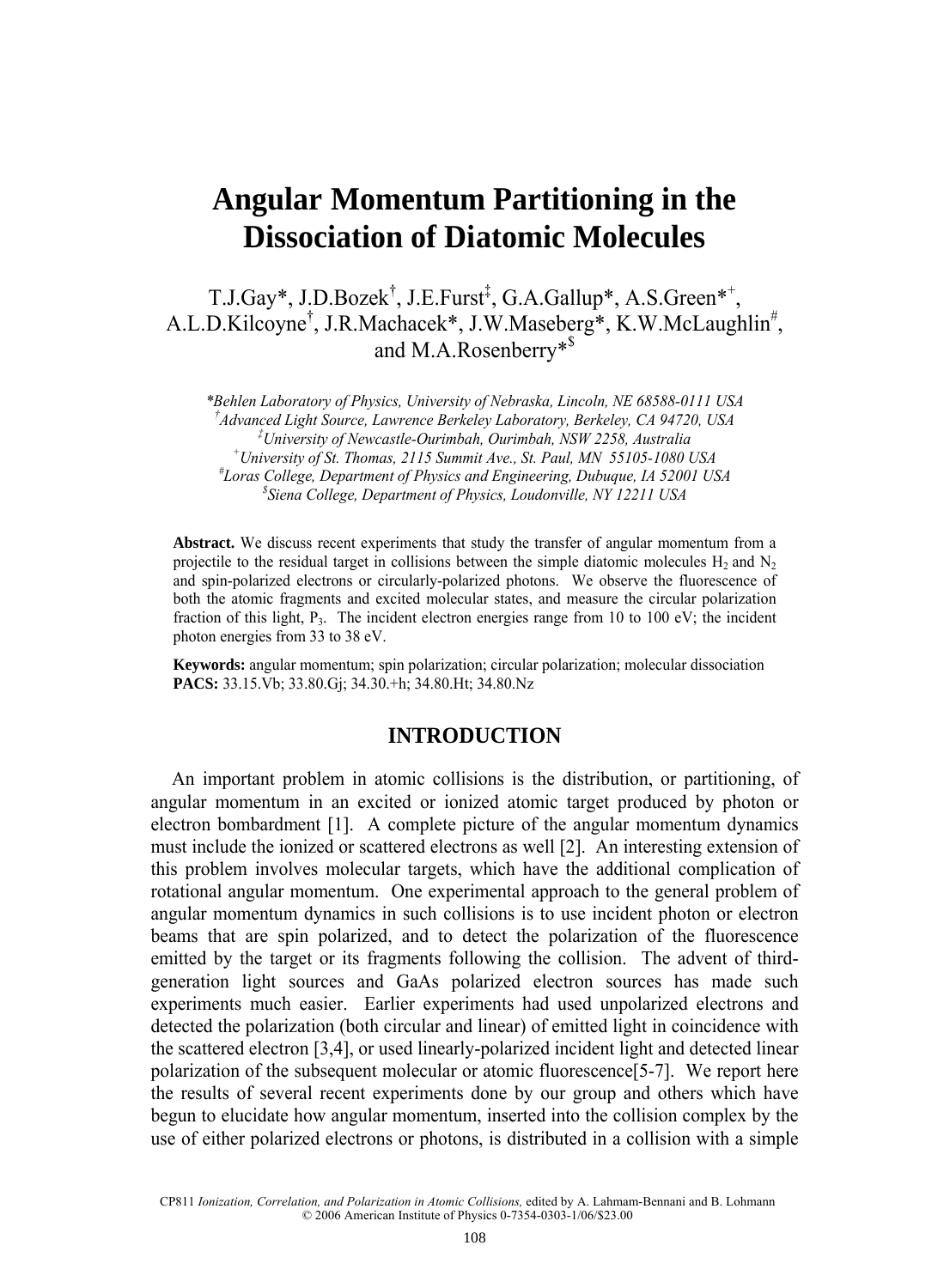diatomic molecule or molecular ion. We will concentrate on the measurement of  $P_3$ , the circular polarization fraction (or Stokes parameter), as a direct measure of the angular momentum transferred along a specific axis to the target by the incident polarized particle.

#### **EXPERIMENTS WITH ELECTRONS**

 A particularly simple example of angular momentum transfer in the electronimpact excitation of atoms is one in which a longitudinally-polarized electron excites, via exchange, an upper state of the atom which subsequently emits a photon that is circularly polarized along the axis of the incident electron. Ultimately, for an atom to emit circularly-polarized light, its *orbital* angular momentum must have a magnetic dipole along the direction of photon emission. The incident electron spin provides this through the atom's internal spin-orbit coupling. An example of this occurs in the exchange excitation of the 1s3p  $3^3P$  state of He. For 100% incident electron spin polarization, the emitted photon in the  $2<sup>3</sup>S-3<sup>3</sup>P$  389 nm transition has a P<sub>3</sub> of 50% near threshold [8]. Similar angular momentum transfer has been observed in a variety of atomic systems [9,10].

Problems arise with molecules, however. The Münster group bombarded  $N_2$  in its singlet closed-shell ground state with beams of polarized electrons, and measured P<sub>3</sub> of the resultant  $C^3\Pi_u - B^3\Pi_g$  337 nm fluorescence [11]. The excitation of a triplet state with light targets guarantees that exchange excitation, and thus angular momentum transfer, has occurred. Within their statistical uncertainty of  $2x10^{-3}$ , however, they found  $P_3$  to be nil at all the incident electron energies they investigated (see Figure 1).



**FIGURE 1.** Circular polarization fraction  $P_3$  normalized to incident electron polarization *vs.* incident electron energy. Open squares: data of ref. 11; solid circle: measurement with  $N_2$  target and 388 nm filter (see text); solid squares: data of ref. 12 taken with a  $600 \pm 5$ nm filter.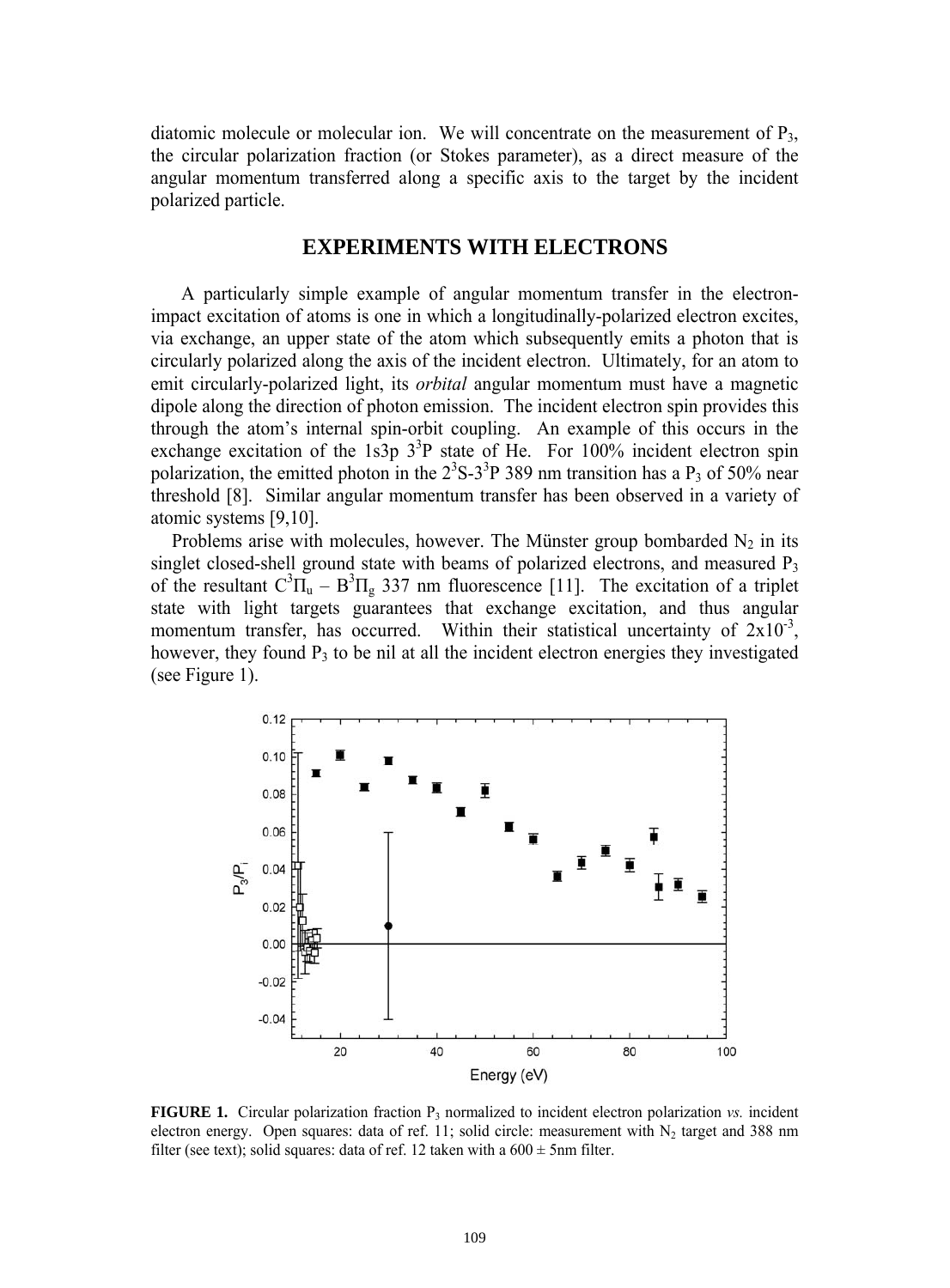A similar, more crude measurement was recently made in our lab, in which we used an interference filter with a bandpass of 388±5 nm. This filter isolates light from the  $A^3 \Sigma_u^+ - X^1 \Sigma_g^+$ ,  $C^3 \Pi_u - B^3 \Pi_g$ ,  $A^3 \Sigma_u^+ - X^1 \Sigma_g^+$ ,  $C^3 \Pi_u - B^3 \Pi_g$ , and  $C'^3 \Pi_u - B^3 \Pi_g$ transitions in N<sub>2</sub>, and the  $B^2\Sigma_u^+ - X^2\Sigma_g^+$  transitions in N<sub>2</sub><sup>+</sup>. Since the N<sub>2</sub> transitions involve triplet states, and the  $N_2^+$  excited state is a doublet, exchange collisions dominate the production of the light we observe. Nonetheless, as with the Münster data, we find  $P_3$  to be consistent with zero (Fig. 1).

We can start to understand these data by remembering the relevant time scales for molecular processes. The impact excitation occurs in times of the order of  $10^{-16}$ s, whereas  $N_2$  rotational motion occurs on a scale of  $\sim 10^{-13}$ s, with fluorescence lifetimes being more typically  $10^{-8}$ s. The spin-orbit coupling time for excited states of N<sub>2</sub>, i.e., the time required for the electron to "spin-up" the orbital angular momentum of the excited state, is ~10<sup>-13</sup>s. Thus while the N<sub>2</sub> target develops an orbital orientation over the course of several rotational periods, its internuclear axis subsequently rotates thousands of times before it decays, causing its orbital orientation to be essentially randomized in space. Thus  $P_3$  is nil.

One can, however, expect that an exchange collision followed by a prompt dissociation of the molecule would result in atomic fragments with a non-zero expectation value of spin along the incoming electron axis. The atomic "memory" of this spin direction would not be lost. Thus it should be possible to investigate angular momentum transfer to the molecular fragments by investigating the circular polarization of atomic fluorescence. Using this idea, our group and the Perth group



**FIGURE 2.** P<sub>3</sub> of Hα (656 nm) atomic fluorescence, normalized to the incident photon or electron polarization  $P_i$ , *vs.* incident electron or photon energy. Photon results are also divided by two to take into account the different angular momentum deposited by electrons vs. photons. Solid and open squares: electron data of ref. 13 with different incident electron polarizations; open circles: electron data of ref. 12; solid circles: photon data of this work.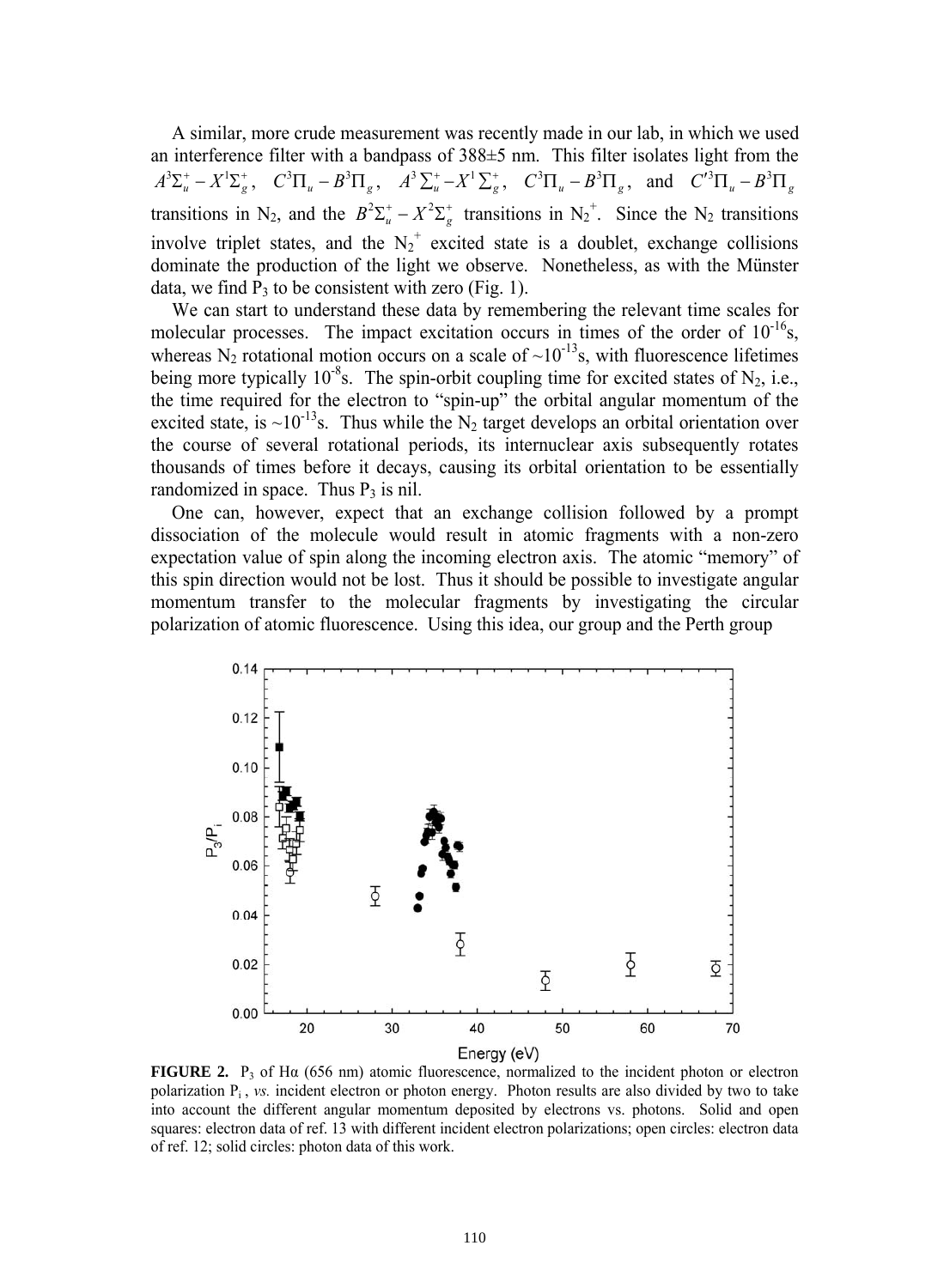have measured P<sub>3</sub> of H(n=3), H $\alpha$  (656 nm) fluorescence resulting from electronimpact dissociation of  $H_2$  [12,13]. These data are shown in Figure 2. Not surprisingly, significant polarizations near the  $n=3$  production threshold of  $\sim$ 17 eV are apparent in these data, with a slow drop off as the electron energy increases.

It is instructive to compare these polarization values with those resulting from the direct impact excitation of atoms by polarized electrons. To do this, we define a "spin transfer efficiency," *T*, equal to the initial spin polarization of the excited system divided by the electron spin polarization,  $P_e$ . Thus, if we excited a pure molecular triplet state by exchange,  $T = 2/3$  [1]. Following dissociation, we assume that the atomic 3s, 3p, and 3d states all have equal spin polarization *T'*, and that this polarization is completely coupled to the orbital angular momentum in the case of the 3p and 3d states, while we ignore hyperfine depolarization [12]. Taking into account the branching ratio between Hα and Lyα radiation (see Figure 3), assuming that light from the 3s state is unpolarized, and using published data for the relative production cross sections for 3s, 3p, and 3d states as the result of electron impact dissociation of  $H_2$  [14], we can infer a threshold value of  $T' = 0.37$ . Assuming that all three n=3 initial populations are equal,  $T' = 0.47$ . These values are surprisingly comparable to those for direct excitation of, e.g., alkali atoms, from Na  $(T = 0.25)$  to Cs  $(T = 0.45)$  [15].



**FIGURE 3.** Grotrian diagram of the first three energy levels of the H atom. The circular polarization we observe is due to transitions from the 3p and 3d states; photons from the 3s state are unpolarized. In the calculations of T', initial populations of the n=3 states are taken from ref. 14. Only  $\sim 1/7^{th}$  of the 3p states decay to the 2s state; the rest decay via Lyα emission.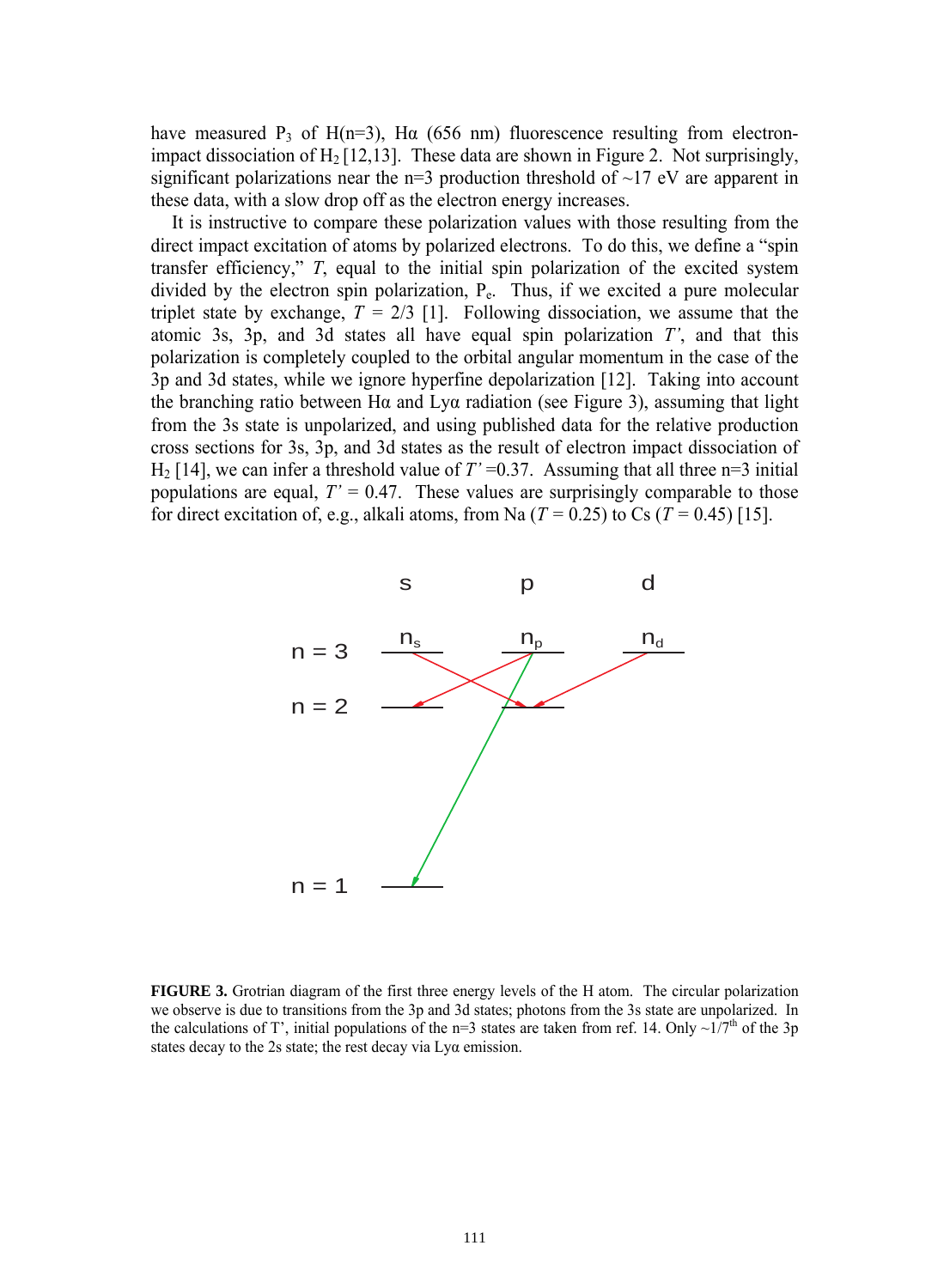#### **EXPERIMENTS WITH PHOTONS**

We can learn more about how angular momentum is distributed in a dissociating molecular complex by using circularly-polarized incident photons to provide the dissociation energy. This method has the advantage that a full ћ of angular momentum is dumped into the target, as opposed to ћ/2 for electrons. Moreover, spinorbit coupling is not needed to convert spin to orbital orientation; the coupling between the photon and the orbital angular momentum of the molecule is direct. In a recent experiment done at the Advanced Light Source (ALS) at Lawrence Berkeley Laboratory, we have measured H $\alpha$  P<sub>3</sub> values when light with energy between 33 and 38 eV was used to dissociate  $H_2$ . The linearly-polarized synchrotron radiation was turned into circularly-polarized light by passage through a four-reflection quarterwave retarder [2]. These data are shown in Figure 2. They have been divided by two to account for the larger amount of angular momentum carried by the photons, and adjusted to correspond to photon emission directly along the incident photon axis. Interestingly, the  $P_3$  values produced by the incident photons are comparable to the results for electron bombardment, even though the angular momentum coupling is much more efficient. It is important to keep in mind, however, that the internal molecular spin-orbit coupling, while serving to *produce* orbital orientation in the case of electron bombardment, acts only to reduce it (by spinning up the electrons at the expense of orbital angular momentum) in the case of photon bombardment.

#### **POLARIZED MOLECULAR FLUORESCENCE**

Upon closer examination, the simple model of rotational destruction of polarization for excited molecular fluorescence fails. We used a broad (600±5 nm) interference filter to monitor fluorescence in the Fulcher band of  $H_2$  excited by polarized electron impact. These results are shown in Figure 1 together with the  $N_2$  and  $N_2^+$  data. Our



**FIGURE 4.** Hund's cases a) and b). The nuclear rotational angular momentum is **O**; total molecular angular momentum = **J**. In the case of  $H_2$ ,  $\mathbf{L} + \mathbf{O} = \mathbf{N}$ .